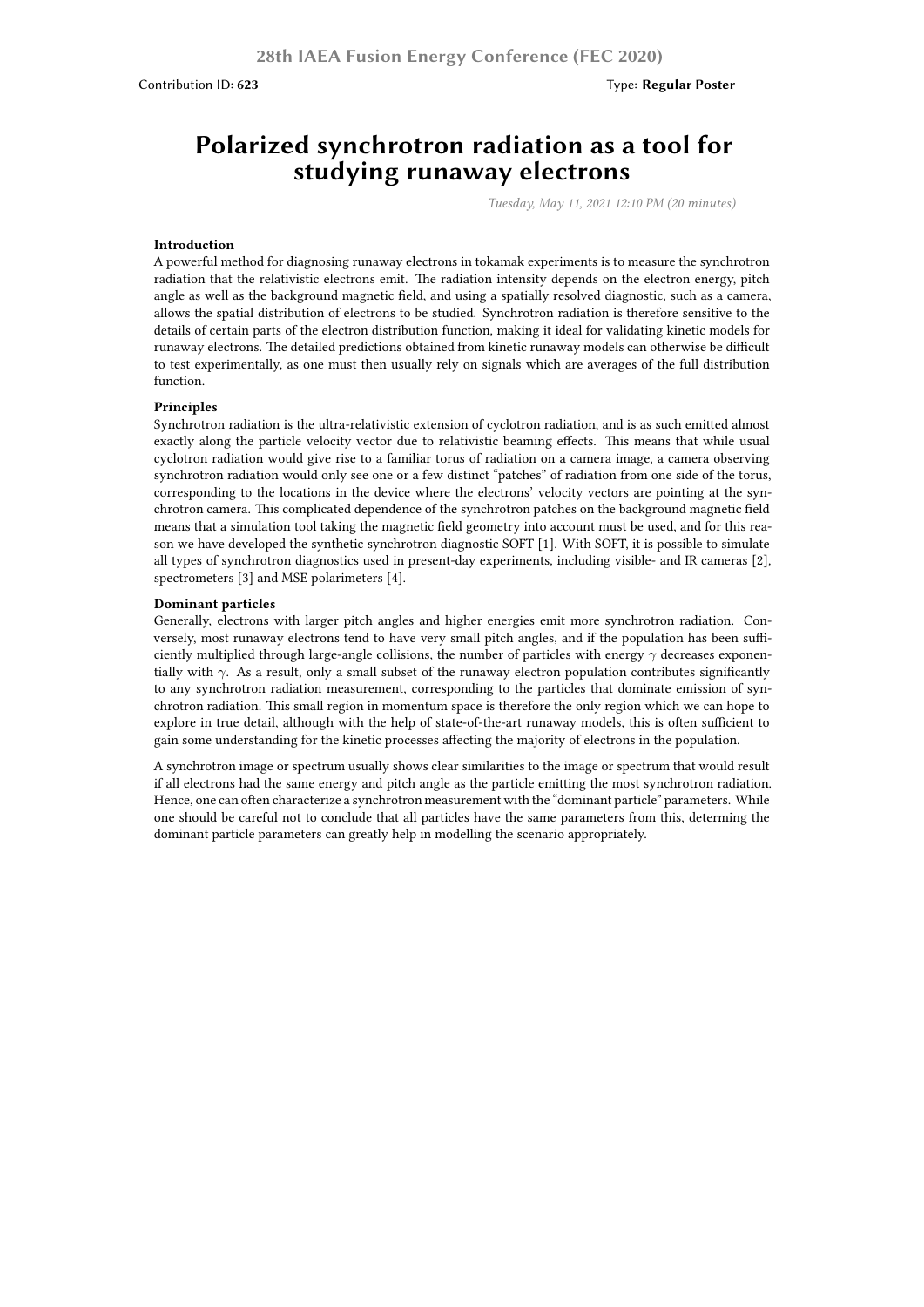

Figure 1: Polarization angle



Figure 2: Polarization fraction

**Figure 1** Examples of SOFT simulations for a JET-like ( $B_0 = 3.45$  T,  $R_{\text{maj}} = 2.96$  m,  $a = 1.25$  m) circular plasma with a parabolic current profile and on-axis safety factor  $q_0 = 1$ . The figures show synchrotron (a) polarization fraction and (b) polarization angle measured by a single MSE polarimeter line-of-sight [5] as a function of the runaway electron momentum  $p$  and pitch angle  $\theta$ <sub>p</sub>.